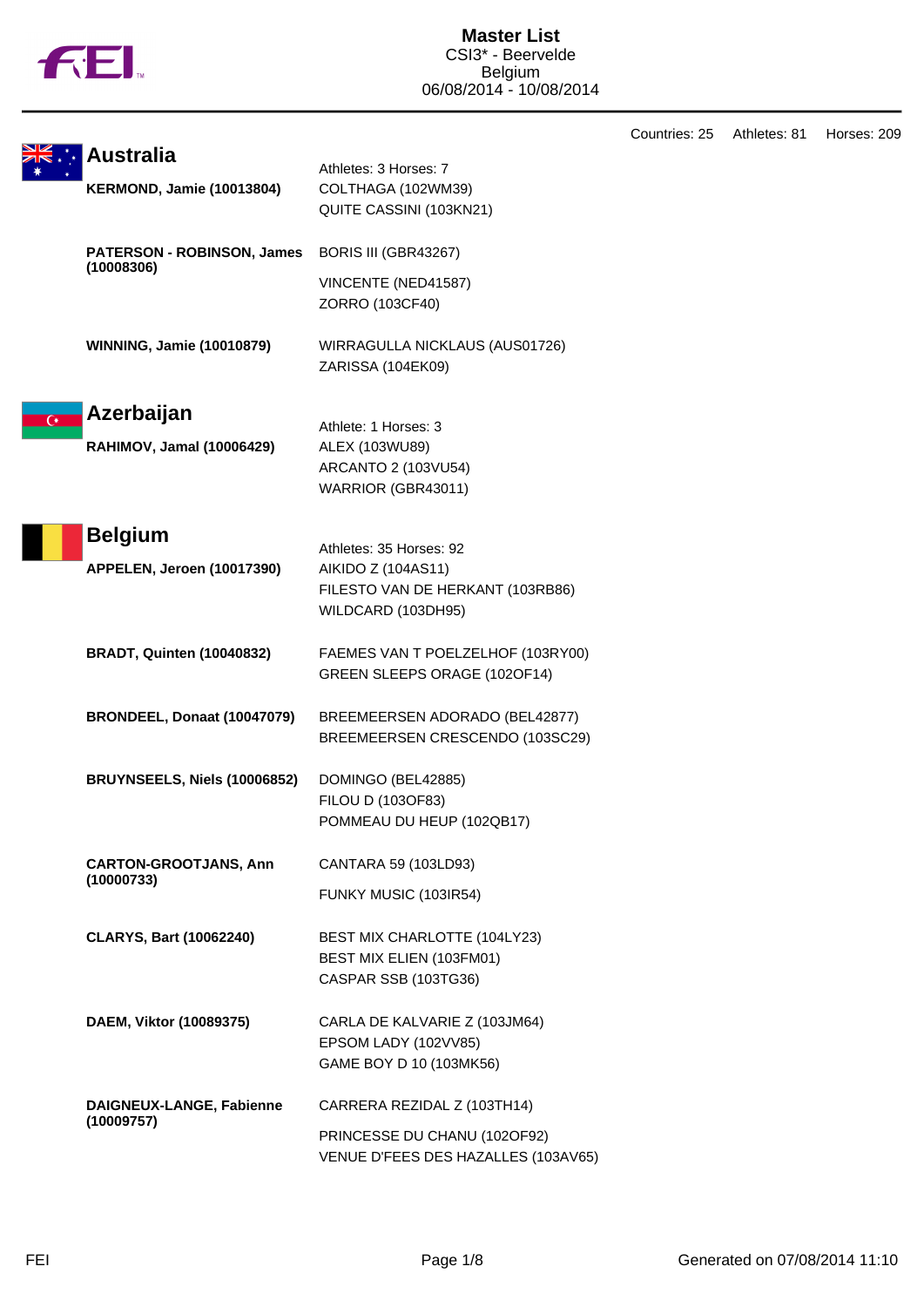

| DE BRABANDER, Karline                     | BAMAKO DE MUZE (BEL40803)                                                                                                 |
|-------------------------------------------|---------------------------------------------------------------------------------------------------------------------------|
| (10017249)                                | ELVIS TER PUTTE (102SA72)<br>HOS D'O (104CH02)                                                                            |
| DE WIT, Thomas (10029198)                 | DAIQUIRI VAN DE MOORTELSHOEVE (102QK70)<br>GAZELLE VAN DE BYLOKE (103SD18)                                                |
| DEMEERSMAN, Dirk (10001125)               | CASTELINO VAN DE HELLE (102RL04)<br>HANNA V.D BROEKKANT (103YN06)<br>STB FLEURI VAN DE KOEKELBERG (103IV37)               |
| DENUTTE, Hendrik (10001593)               | ESPADON VAN DE KRANENBURG (103AA72)<br>SHAIA DE MACHECO (BEL42825)                                                        |
| DERAEDT, Christof (10006414)              | BULGARI D'ARSOUILLES (BEL41424)<br>HERCULES BY IMMOFLUISTERAAR (104BA17)                                                  |
| <b>DEVOS, Wouter (10008946)</b>           | EMPORIO VAN T HOLEINDE (102NP29)<br>TONIK HERO (102NP24)                                                                  |
| <b>DUNON, Gilles (10024584)</b>           | FOU DE TOI VD KEIHOEVE (103SE06)<br>PERLE DE DIAMANT (104EZ64)<br>WESSELINA (102SX87)                                     |
| GUERY, Jérôme (10001740)                  | FALCO VAN HET ROOSAKKER (103JK96)<br>GIORGIO VAN'T HAGENHOF (103MD04)<br>SO FUN DE LA ROQUE (103VO29)                     |
| <b>HENDRICKX, Dominique</b><br>(10001133) | CAYEN VAN HET HOBOS (104CO33)<br>FILOU VD WATERINGHOEVE (103FR75)<br>WIZARD (BEL41173)                                    |
| JOASSIN, Dominique (10011791)             | BEST OF OPUS DEI Z (103DB69)<br>HERMANIE (103VT67)                                                                        |
| PATTEET, Gudrun (10001508)                | SEA COAST ATLANTIC (103LS24)<br>SEA COAST FERLY (103IM34)<br>SEA COAST HADISE (104LZ12)                                   |
| <b>PEETERS, James (10001684)</b>          | BEN D AELSTERHOF (102QF39)<br><b>ECLIPSE (102VZ12)</b><br>ENZO VAN DE HERKKANT (103VO86)                                  |
|                                           | PHILIPPAERTS, Olivier (10019433) COOPER VAN DE HEFFINCK (102ZN41)<br>FAUSTINO DE TILI (103JI17)<br>ZILVERSTAR T (102WA92) |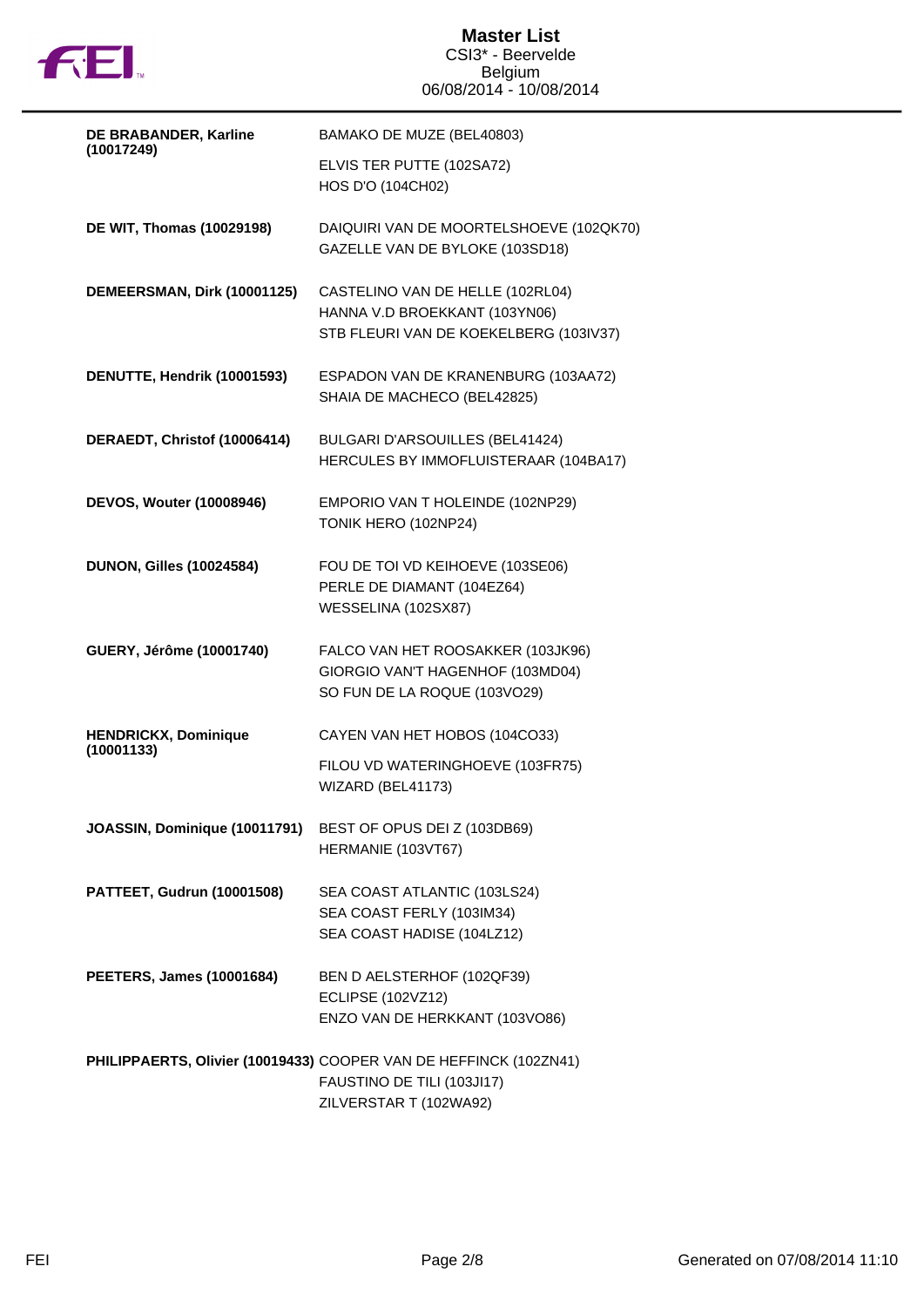

| <b>PROUVE, Bert (10000853)</b>           | CADIDA VH PROVAHOF (102OG52)<br>EBANO (103EX03)<br>FEED BACK (104IK70)                                   |
|------------------------------------------|----------------------------------------------------------------------------------------------------------|
| SEYNHAEVE, Olivier (10008834)            | DIGISPORT CAVALIER (103RR21)<br><b>ESPOIR (102WM86)</b><br>FANCYFACE (103JY22)                           |
| <b>SPITS, Patrik (10008046)</b>          | DOLCE VITA DH (104GG34)<br>ULETTA VAN DE DWERSE HAGEN (102VQ24)<br>VENETO DH Z (103TQ83)                 |
| THIRY, José (10001816)                   | ALIBI DES BERGERIES (103MZ28)<br>CYBER DE L OBSTINATION (103AM57)<br>CYRANO D'ORBRI (103MZ32)            |
| THIRY, Kim (10016586)                    | BABELOUB VH ROELHOF Z (103ME58)<br>CALISTO VAN DE WINDHEUVEL (102OT36)<br>GIVALE VD WINDHEUVEL (103NK01) |
| VAN DEN BOSCH, Michael                   | QUINN VAN DE HEFFINCK (103TH27)                                                                          |
| (10034918)                               | <b>UTAH (NED40106)</b><br><b>WATCH ME (102NN31)</b>                                                      |
| VAN ROOSBROECK, Catherine                | AMALIA VAN DE ZEILHOEK (103MH25)                                                                         |
| (10012174)                               | CALUMET (103MJ62)<br>GAUTCHO DA QUINTA (103QD26)                                                         |
| VAN ROOSBROECK, Olivier<br>(10019922)    | ELLENOY (102WX72)                                                                                        |
| <b>VANDERHASSELT, Christophe</b>         | EDEL VITSEROEL (103AZ57)                                                                                 |
| (10000991)                               | GELLAH III (103UG83)<br>PIN'UP D'HAMMER (FRA45665)                                                       |
| <b>VANDERHASSELT, Yves</b><br>(10008261) | FIORA V'T PLUTONIAHOF (103OZ30)                                                                          |
| <b>VEREECKE, Koen (10016395)</b>         | CHAKITO (104BV76)<br>FETARD DE LA POMME (103OH23)<br>TRESAURA VDW Z (103RV61)                            |
| <b>VERLOOY, Jos (10036186)</b>           | ARTHOS (103RX03)<br>CLOUD NINE II (103KU86)<br>GOLDEN HORTA (103JM80)                                    |
| <b>VERMEIR, Wilm (10012099)</b>          | CONFIDANT (104IE41)<br>DIAMOND (102OM89)<br>GARRINCHA HEDONISTE (103TF26)                                |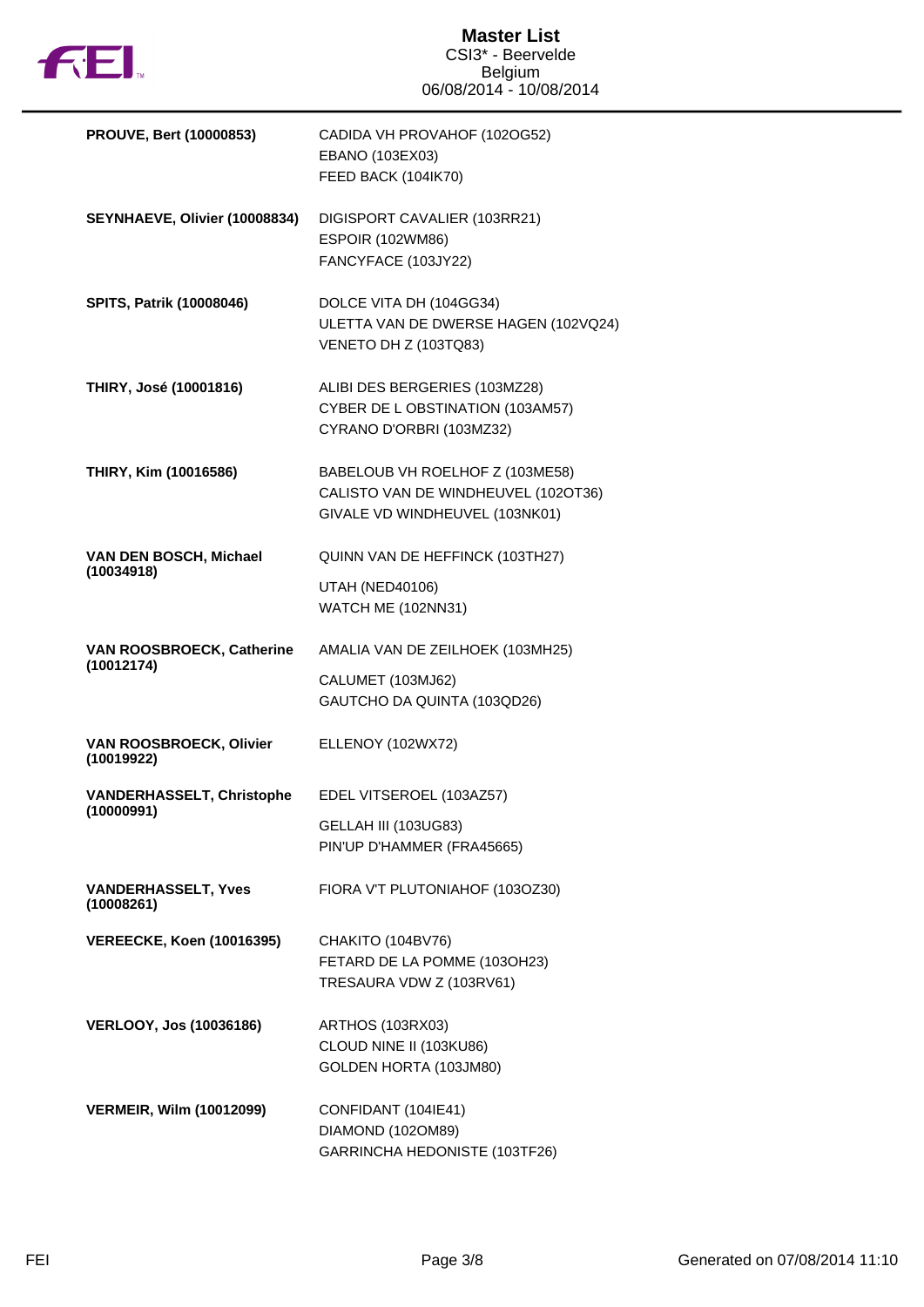| <b>FEI.</b>                                                           | <b>Master List</b><br>CSI3* - Beervelde<br><b>Belgium</b><br>06/08/2014 - 10/08/2014                    |
|-----------------------------------------------------------------------|---------------------------------------------------------------------------------------------------------|
| <b>WELLENS, Jef (10035923)</b>                                        | CAREFULL Z VAN 'T HOFTERRYCKEL (BEL42899)<br>HEAVEN VAN DE ZANDDIJKHOEVE (103SF52)                      |
| <b>Brazil</b><br>KING, Katty (10001908)                               | Athletes: 3 Horses: 6<br><b>WILEXO (102UL74)</b>                                                        |
| MATTAR, Guilherme (10006462)                                          | FORTUNA DE LAUBRY (103TK88)<br>PACHA DE B'NEVILLE (102RF71)                                             |
| <b>MOTTA RIBAS, Carlos Eduardo</b><br>(10006277)                      | BRILEXO (103MG28)<br>PELVIN Z (102VM85)<br>RONALDO (GBR13357)                                           |
| <b>Canada</b><br><b>FOSTER, Tiffany (10029022)</b>                    | Athletes: 3 Horses: 7<br>BRIGHTON (103JG09)<br>CLEVER LADY (102SR16)<br>MELODY DES HAYETTES Z (102VU25) |
| <b>GEORGE, Emily (10032572)</b>                                       | GC CHOPIN'S BUSHI (103RX17)                                                                             |
| LAMAZE, Eric (10000439)                                               | CHECK PICOBELLO Z (103OA38)<br>ROSANA DU PARK (103DK88)<br>ZIGALI P S (103NP11)                         |
| <b>Chinese Taipei</b><br><b>WONG, Isheau (10017100)</b>               | Athlete: 1 Horses: 2<br>ZADARIJKE V (102WM64)<br>ZWINULANA (103IX01)                                    |
| Colombia<br>ARROYAVE, Dayro (10016585)                                | Athlete: 1 Horses: 2<br>ARMANI DU PLAN D'EAU (ET) (104JN00)<br>ELDORADO VAN HET VIJVERHOF (102WT39)     |
| <b>Czech Republic</b><br><b>AUGIER DE MOUSSAC, Emma</b><br>(10017125) | Athlete: 1 Horses: 3<br>DANTHE RDPS (102MM64)                                                           |
|                                                                       | KANONJA (103DO40)<br>SILVANER D C (102UI17)                                                             |
| <b>Finland</b><br>KOVÁCS, Henri (10013384)                            | Athlete: 1 Horses: 3<br>FIESTA VAN HET STEENTJE (103HQ38)<br>LENNOX LUIS (103EB30)<br>TEXAS P (103GS82) |
| <b>France</b>                                                         | Athletes: 3 Horses: 8                                                                                   |

 $\blacksquare$ 

I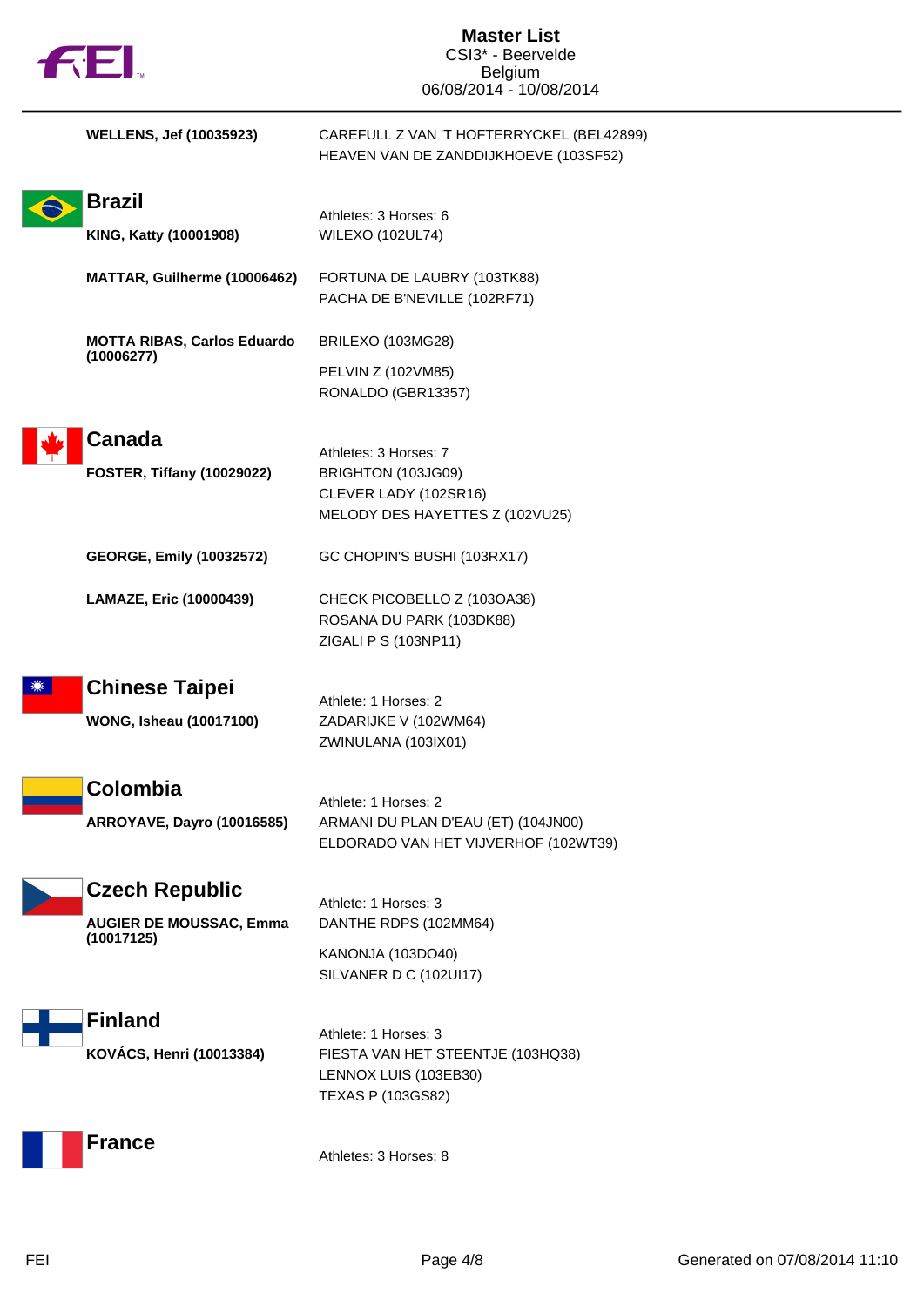| <b>TM</b> |
|-----------|

|            | DELESTRE, Simon (10002790)                                       | NEVERMIND (103XW64)<br>STARDUST QUINHON (103SK71)<br>WHISPER (NED42542)                                             |
|------------|------------------------------------------------------------------|---------------------------------------------------------------------------------------------------------------------|
|            | EPAILLARD, Julien (10001850)                                     | SAFARI D AUGE (103VQ92)<br>SEPHORA SONZEENNE (103RQ96)                                                              |
|            | ROZIER, Philippe (10002549)                                      | CHESTER 140 (102MR62)<br>RAHOTEP DE TOSCANE (103HI18)<br>UNPULSION DE LA HART (102VK85)                             |
|            | Germany<br>NAGEL-TORNAU, Sarah<br>(10018921)                     | Athlete: 1 Horses: 3<br>CLARKSON 4 (104EB01)<br><b>NEWTON 40 (103JB16)</b><br>RMF VALIENTE (NED40546)               |
|            | Great Britain<br>MENDOZA, Jessica (10047109)                     | Athlete: 1 Horses: 3<br>NUGGETS L'AMANDOUR (102PC96)<br>RAMIRO DE BELLE VUE (BEL41675)<br><b>SPIRIT T (103KX42)</b> |
| Ø          | <b>Guatemala</b><br>(10000668)                                   | Athlete: 1 Horse: 1<br>TEJADA ARRIOLA, Alvaro Enrique VOLTARAL PALO BLANCO (102YU44)                                |
|            | <b>Italy</b><br>BIANCHI, Maddalena (10030838)                    | Athlete: 1 Horses: 3<br>GOLDFINGER VD HENGSTENPOEL (103RV58)<br>QUIPOU DE HUS (103TC49)<br>WATCH OUT B (102ZT28)    |
|            | <b>Mexico</b><br>FERNANDEZ, Federico (10000446) CHANOC (104DE69) | Athletes: 2 Horses: 6<br>GITANO (102VM83)<br>PYRENES DE LOUZES (102NN10)                                            |
|            | <b>MICHAN HALBINGER, Alberto</b><br>(10009253)                   | CAMILO LS LA SILLA (GER42494)<br>MANZANILLO LS (103BL49)<br>REALLY LS LA SILLA (104CY35)                            |
| $\bigstar$ | <b>Morocco</b><br>BENKHRABA, Leina (10091915)                    | Athletes: 3 Horses: 8<br>QUETAM DES ETISSES (102VB08)<br>QUOMEDIEN DE PLEVILLE (103TW27)                            |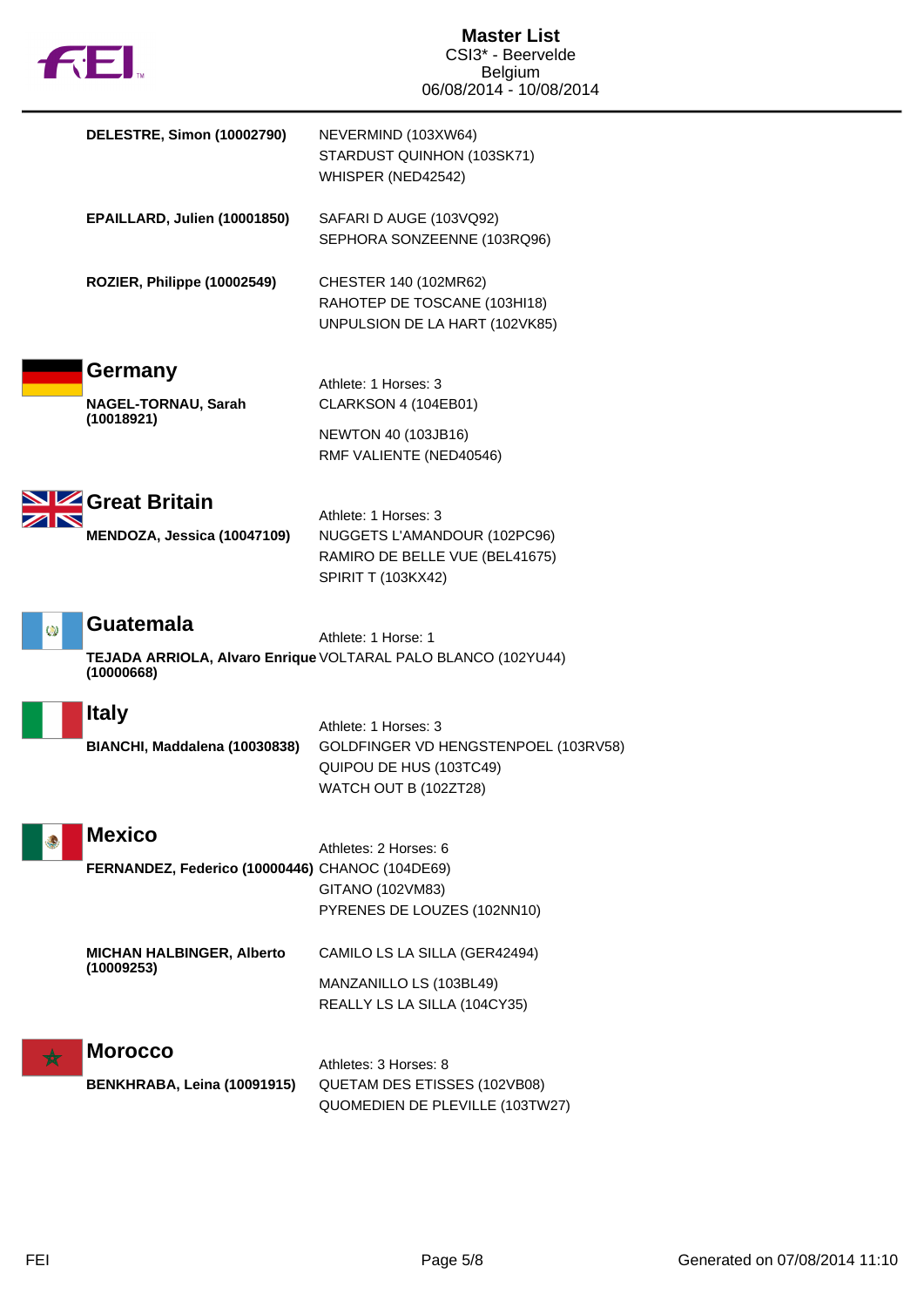|          | <b>BENNANI SMIRES, Abdeslam</b>                 | MOWGLI DES PLAINS (FRA44152)                                                                  |
|----------|-------------------------------------------------|-----------------------------------------------------------------------------------------------|
|          | (10055355)                                      | NEW MAN ROUGE (FRA45738)<br>ORCCHIS COURCELLE (102QH31)                                       |
|          | JABRI, Hassan (10005903)                        | LOXY DE LA RESELLE CH (SUI40262)<br>ONDEO DE PILIERE (FRA45388)<br>WHY INDOCTRO VDL (102MI91) |
|          | <b>Netherlands</b>                              | Athletes: 4 Horses: 11                                                                        |
|          | <b>BIESSEN, Ivo (10018934)</b>                  | AUDI'S AMALIA (103AO09)<br>FAULTS FREE (103DM23)<br>FINALE (103LM19)                          |
|          | <b>HEYLIGERS, Rob (10006600)</b>                | ZARAGOZA (102SF43)<br>ZELINE (103IC96)                                                        |
|          | <b>POELS, Caroline (10006741)</b>               | DORENTA (102NP23)<br>SIMBA VAN GENERHESE (BEL43089)<br>VALLEY (NED42035)                      |
|          | <b>SMOLDERS, Harrie (10001566)</b>              | ACORTE (102TL97)<br>ENJOY LOUIS (103EY94)<br>OKIDOKI VAN T GELUTT Z (103JC60)                 |
|          | <b>New Zealand</b>                              | Athlete: 1 Horses: 2                                                                          |
|          | MCINTOSH, Samantha (10011417) ARGENTO (104EA74) | <b>ESTINA (103GY92)</b>                                                                       |
|          | <b>Norway</b>                                   | Athlete: 1 Horses: 3                                                                          |
|          | <b>HENRIKSEN, Therese S.</b><br>(10007923)      | CALIMERO VAN'T ROTH (FRA45916)                                                                |
|          |                                                 | CODETTA DELLA CACCIA (103IH78)<br>FELCIDAD (103DW77)                                          |
| الالاجري | Saudi Arabia                                    | Athlete: 1 Horse: 1                                                                           |
|          | <b>AL SHALAN, Prince Faisal</b><br>(10016076)   | TALAN (GBR40294)                                                                              |
|          | <b>South Africa</b>                             | Athlete: 1 Horses: 3                                                                          |
|          | PRINSLOO, Neriska (10024419)                    | ARTUUR JH Z (103MZ81)<br>EFFECT VAN DEN BISSCHOP (102WW93)<br>NAVARRO UK (103EZ86)            |
|          | <b>Spain</b>                                    | Athletes: 2 Horses: 6                                                                         |

N

F

 $\sum_{i=1}^{n}$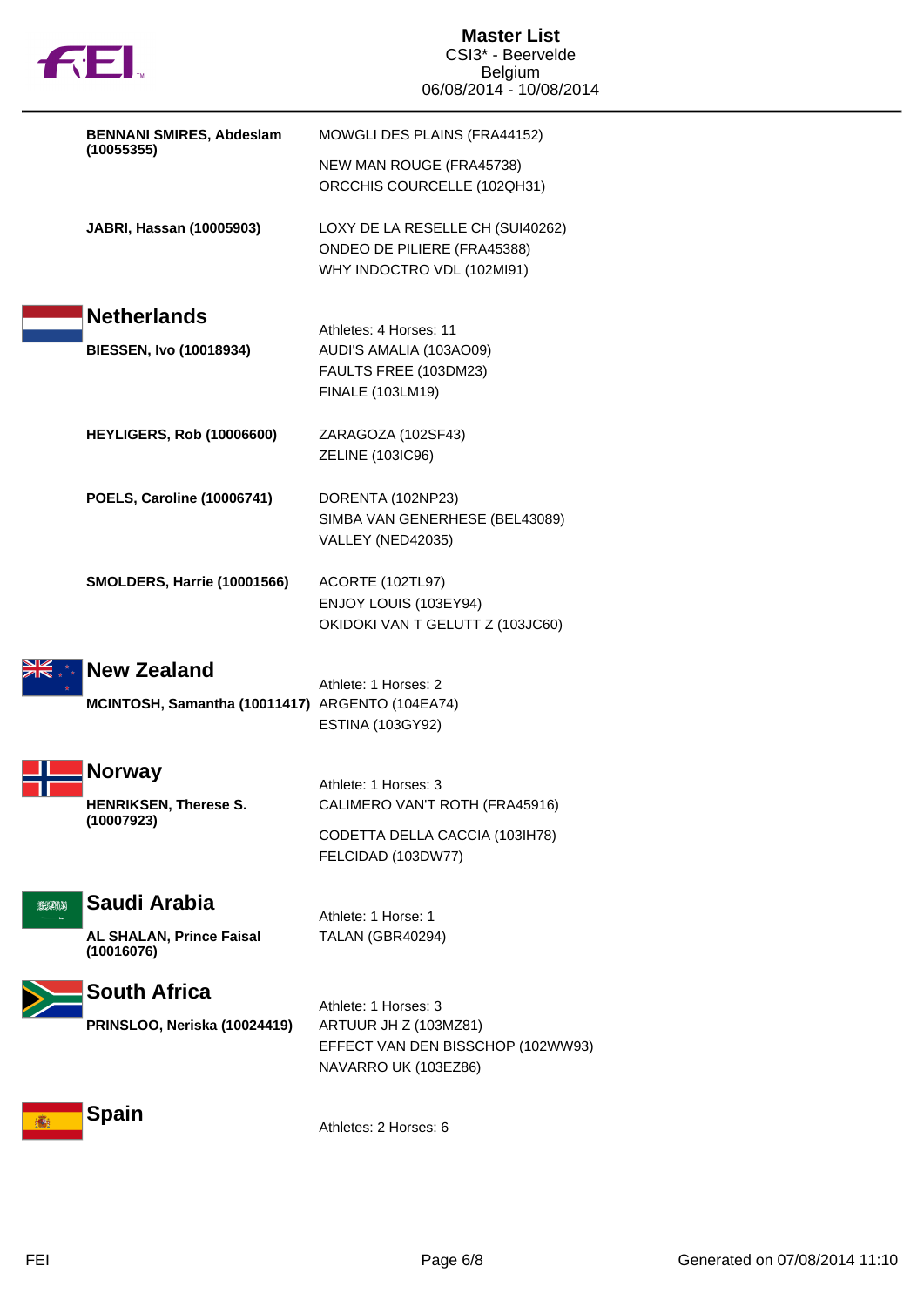|  | 长上                                                 | <b>Master List</b><br>CSI3* - Beervelde<br><b>Belgium</b><br>06/08/2014 - 10/08/2014   |
|--|----------------------------------------------------|----------------------------------------------------------------------------------------|
|  | <b>AMILIBIA, Paola (10006575)</b>                  | DON JUAN (104DE70)<br>NOTRE STAR DE LA NUTRIA (MEX40082)<br>PRUNELLA D'ARIEL (102ZG22) |
|  | <b>CORDON, Pilar Lucrecia</b><br>(10000510)        | BARNABY (103TN67)                                                                      |
|  |                                                    | CAELUM TER WILGEN (102RY91)<br>GRIBOUILLE DU LYS (103XT21)                             |
|  | <b>Sweden</b>                                      |                                                                                        |
|  | <b>ANDERSSON, Petronella</b>                       | Athletes: 3 Horses: 8<br>ENTRE NOUS (102WX13)                                          |
|  | (10029959)                                         | QUENNDAL DE LOJOU H D C (102XK80)<br>STAR LA TUILIERE (104BT21)                        |
|  | <b>EKBERG, Jonna (10019397)</b>                    | EQUITA VAN T ZORGVLIET (103EY01)<br>FREESTYLER (103NR01)<br>Q ROYAL PALM Z (103EG50)   |
|  | FREDRICSON, Peder (10002504)                       | H&M ALL IN (103RU78)<br>H&M SIBON (103EB50)                                            |
|  | <b>Switzerland</b>                                 |                                                                                        |
|  | MÜLLER, Chantal (10075354)                         | Athlete: 1 Horse: 1<br>WONDERFUL WENDY (103NZ58)                                       |
|  | <b>United States of</b>                            | Athletes: 6 Horses: 17                                                                 |
|  | <b>America</b><br><b>ANTHONY, Carly (10026626)</b> | BIG SMILE (103PP60)<br>BROOKLYN BLUES (103FX86)<br>QUELMEC DU GERY (103QZ64)           |
|  | <b>BOND, Ashlee (10012332)</b>                     | CALIFA LS (102WS05)<br>CORNANCER (103UQ38)<br><b>KLAUS (104HL29)</b>                   |
|  | <b>COULTER, Saer (10039007)</b>                    | AIYETORO (103JP33)<br>CARMENA Z (IRL03677)<br>SPRINGTIME (NED40295)                    |
|  | DEBANY CLERO, Alice (10000660) ALANIS W (102WU53)  | AMAREUSA S (102WU87)                                                                   |
|  | <b>HOUGH, Lauren (10001984)</b>                    | OHLALA (102ST09)<br>RECONNAISSANCE (103GT11)<br>ROYALTY DES ISLES (103HR73)            |